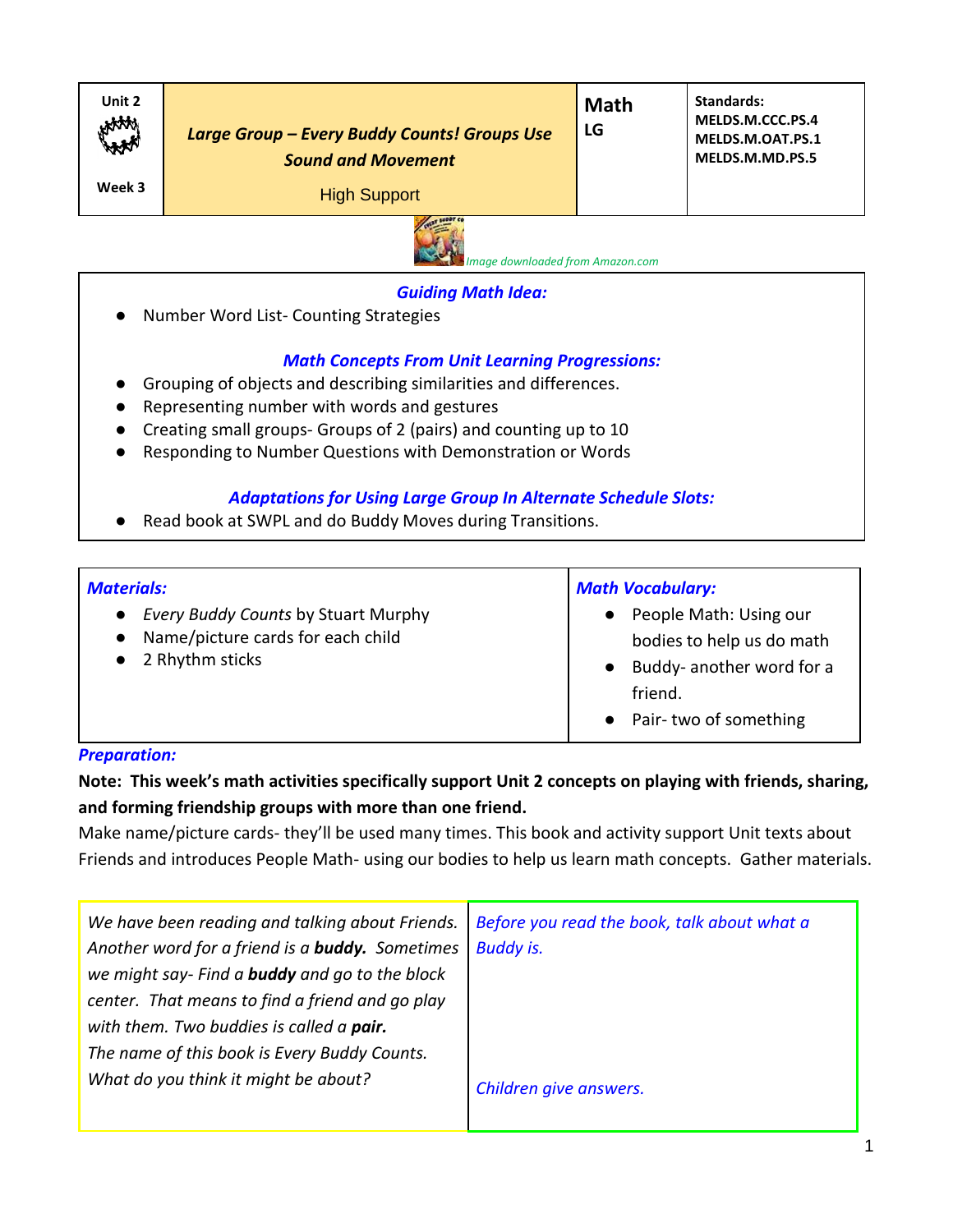### *[Read]*

*This girl found a lot of buddies- groups of people or animals who are special to her. We are going to name and find our buddies today- We are going to do use our bodies to count today- We are going to do some People Math!* 

*See these cards? Every Buddy here has one. Everybody in our class has a card. I'm going to make some Buddy groups and you can show us something you can do.* 

*I have a pair (2) of these special sticks. They are called rhythm sticks, because I tap them to make a rhythm beat. Let's listen and jump the number.*

*Let's try another one. Okay I think we're ready….*

*XXX and XXX, you are our Buddies. Come up and show us how 2 Buddies can jump two times!*

*A pair of friends jumped!*

*Okay, I'm going to make another group- Here are 2 buddies- a pair.*

*Continue with another action and buddy pair groups.Show us how these buddies can clap. We're all Buddies here—Let's finish our Buddy Counting by all jumping together*

*Each page of this counting book has a very clear numeral, number word, and objects on a labeltype format.*

*Point to those labels as you read the simple text. Children can count along with you.*

*Turn to the back cover and show the pictures of the groups of people and animals on the cards.* 

*Draw out a card and show the picture and name. Wait for the child to recognize his/her card. Children help each other.*

*Tap your rhythm sticks 3 times.* 

*Tap rhythm sticks 2 times*

*S*

*huffle the cards and pull out 2 children's cards. Tap 1-2. 2 children come up, you tap/ count 1-2 and they jump.*

*Pairs of children move to the taps and do actions.* 

*Continue making groups until all children have had a chance to be in a buddy group, varying numbers/taps/actions.* 

*Tap 10 times. Whole group jumps and counts aloud 10 Times.*